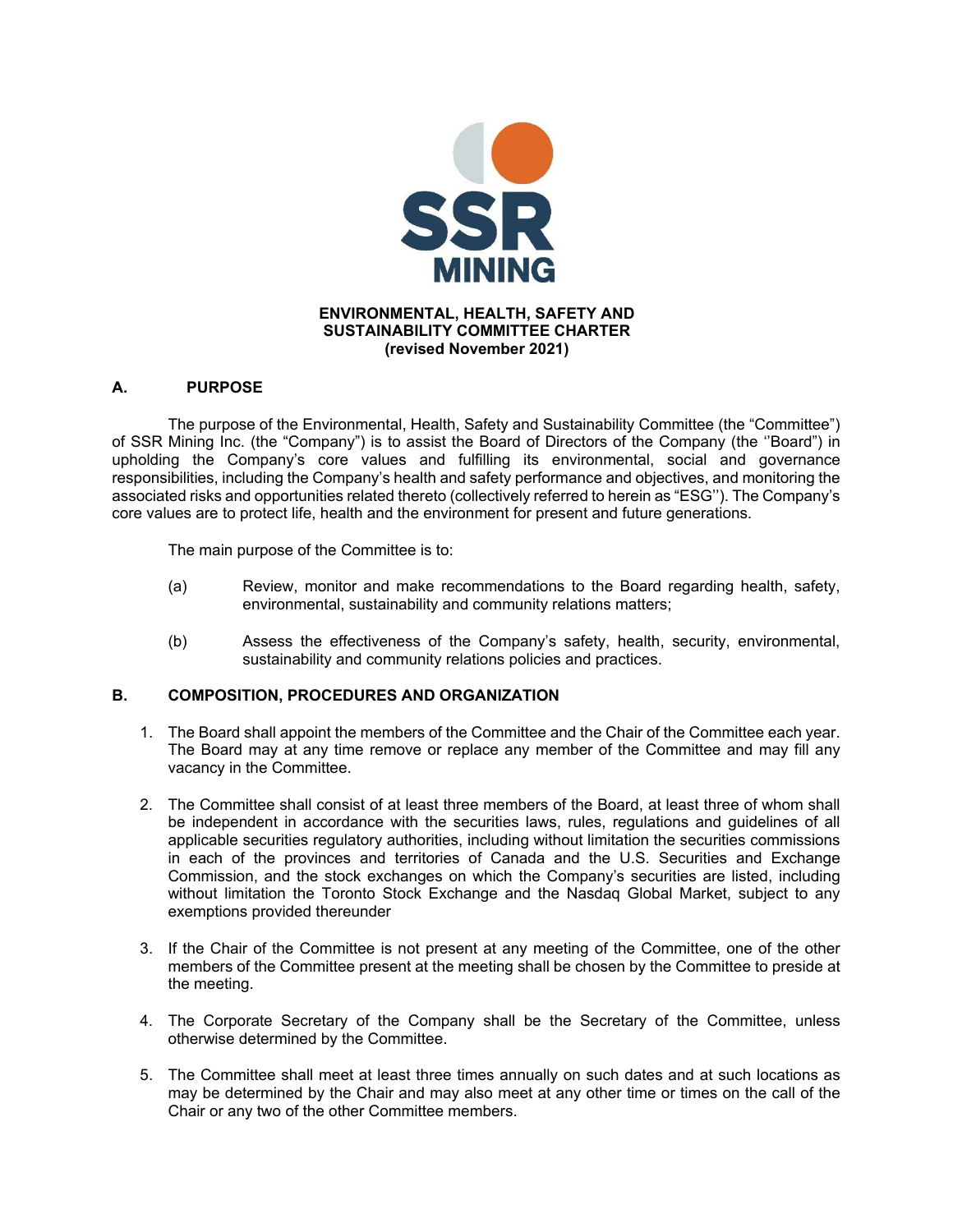- 6. The quorum for meetings shall be a majority of the members of the Committee, present in person or by telephone or other telecommunication device that permits all persons participating in the meeting to speak and to hear each other. The Committee may also act by unanimous written consent of its members.
- 7. Notice of the time and place of every meeting shall be given in writing or by e-mail or facsimile communication to each member of the Committee at least 24 hours prior to the time fixed for such meeting; provided, however, that a member may in any manner waive a notice of a meeting. Attendance of a member at a meeting is a waiver of notice of the meeting, except where a member attends a meeting for the express purpose of objecting to the transaction of any business on the grounds that the meeting is not lawfully called.
- 8. The Chair shall develop and set the Committee's agenda, in consultation with the other members of the Committee, the Board and management, as necessary. The agenda and information concerning the business to be conducted at each Committee meeting shall, to the extent practical, be communicated to the members of the Committee sufficiently in advance of each meeting to permit meaningful review.
- 9. The Committee shall have the power to delegate its authority and duties to subcommittees or individual members of the Committee as it considers appropriate.
- 10. At the invitation of the Chair, one or more officers or employees of the Company may, and if required by the Committee shall, attend a meeting of the Committee.
- 11. The Committee shall fix its own procedure at meetings, keep records of its proceedings and report to the Board when the Committee may deem appropriate (but not later than the next meeting of the Board).
- 12. Any matter to be voted upon shall be decided by a majority of the votes cast on the question. In the case of an equality of votes, the Chair shall be entitled to a second or deciding vote.
- 13. The Committee shall report to the Board at the Board's next regularly scheduled meeting all such information and action it has taken since the previous report.
- 14. In discharging its responsibilities, the Committee shall have full access to all books, records, facilities and personnel of the Company, to the Company's legal counsel and to such other information respecting the Company as it considers necessary or advisable in order to perform its roles and responsibilities.
- 15. The Committee shall annually assess its performance.

## **C. OUTSIDE CONSULTANTS AND ADVISORS**

The Committee, when it considers it necessary or advisable, may retain, at the Company's expense, outside consultants or advisors to assist or advise the Committee independently on any matter within its mandate. The Committee shall have the sole authority to retain and terminate any such consultants or advisors, including sole authority to approve the fees and other retention terms for such persons.

## **D. ROLES AND RESPONSIBILITIES**

The following functions shall be the common recurring activities of the Committee in carrying out its responsibilities as outlined in the "Purpose" section of this Charter. These functions should serve as a guide with the understanding that the Committee may carry out additional functions and adopt additional policies and procedures as may be appropriate in light of changing business, legislative, regulatory, legal